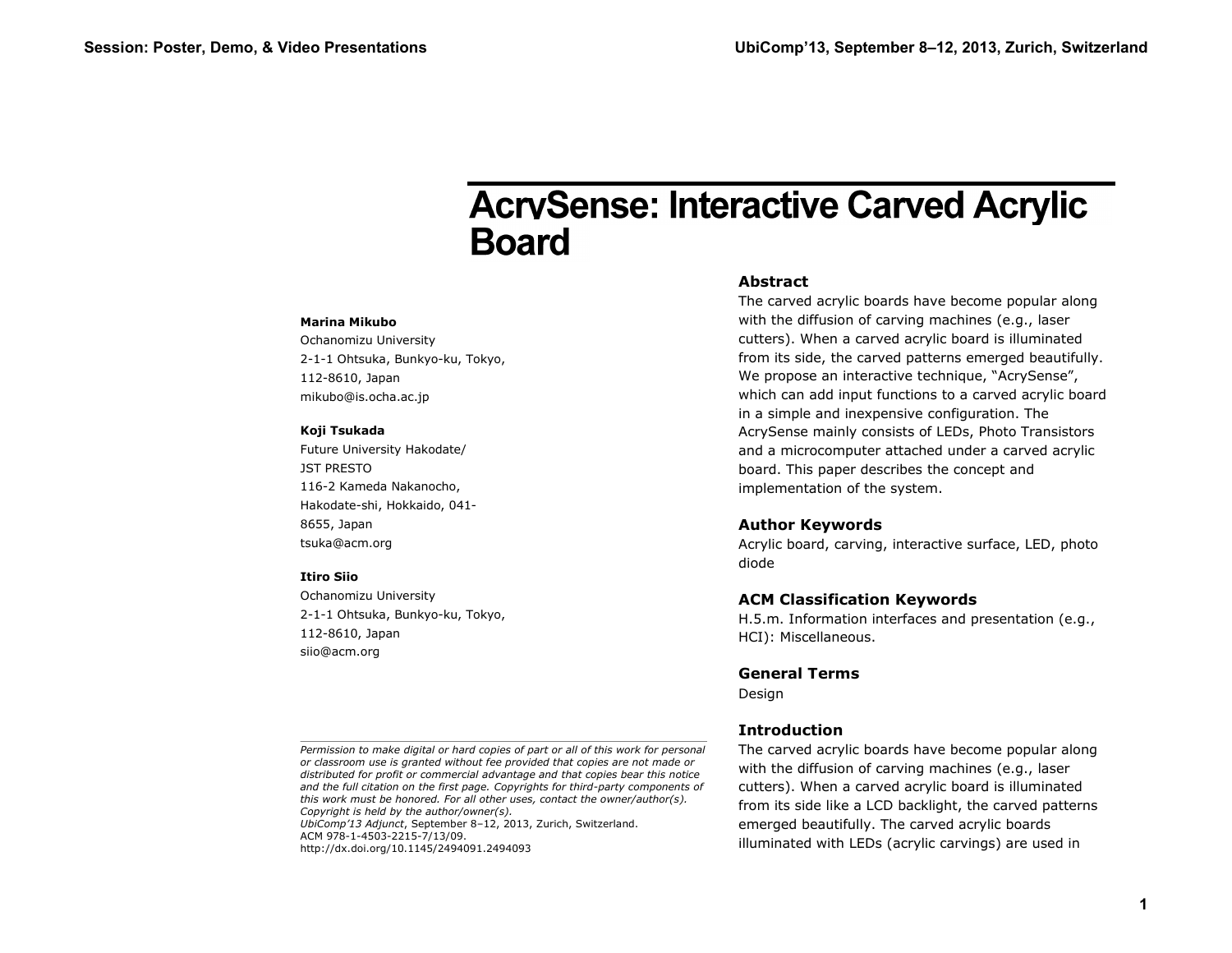daily goods such as ornaments and signboards (Figure 1). We propose an interactive technique, "AcrySense", which can treat an acrylic carving as an interactive surface.



**Figure 1.** Example of the carved acrylic boards illuminated with LEDs

# **AcrySense**

The purpose of our project is to add input functions to an acrylic carving in a simple configuration. We focused on the change of light passing through the board by touching a carved area with a finger. We therefore tried to apply this "touch" operation to the input method of the AcrySense (Figure 2). The AcrySense estimates the touched position based on the change of the light inside the board. We applied light-emitting diodes (LEDs) as light sources and photodiodes (PDs) as light sensors for simple and inexpensive configurations.

## *Sensing method*

We explain the sensing method in detail. Figure 3 shows the change of the light inside the board when a user touches a carved area. First, when the board is illuminated from the side with LEDs, the board leaks some light through the carved patterns (Fig.3 left).



**Figure 2.** Usage of the AcrySense prototype



**Figure 3.** The change of the light detecting by PDs (side view)

Then, the patterns become bright because of the leaked light. When a user touches a carved pattern, the leaked light is reflected off the finger, goes back toward the LEDs, and detected by the PDs attached next to the LEDs (Figure 3 right). In this case, the quantity of light going back toward the LEDs changes depending on the carving depth: the light reflect off the shallow pattern becomes slighter than the deep pattern. Using this feature, the AcrySense can assign certain input areas (deep pattern) along with common carvings (shallow pattern)<sup>1</sup>. **Session: Poster, Demo, & Video Presentations**<br> **Session: Poster, Demos control and Control and Control and Control and Control and Control and Control and Control and Control and Control and Control and Control and Contro** 

The depth of patterns is easily adjusted by carving machines.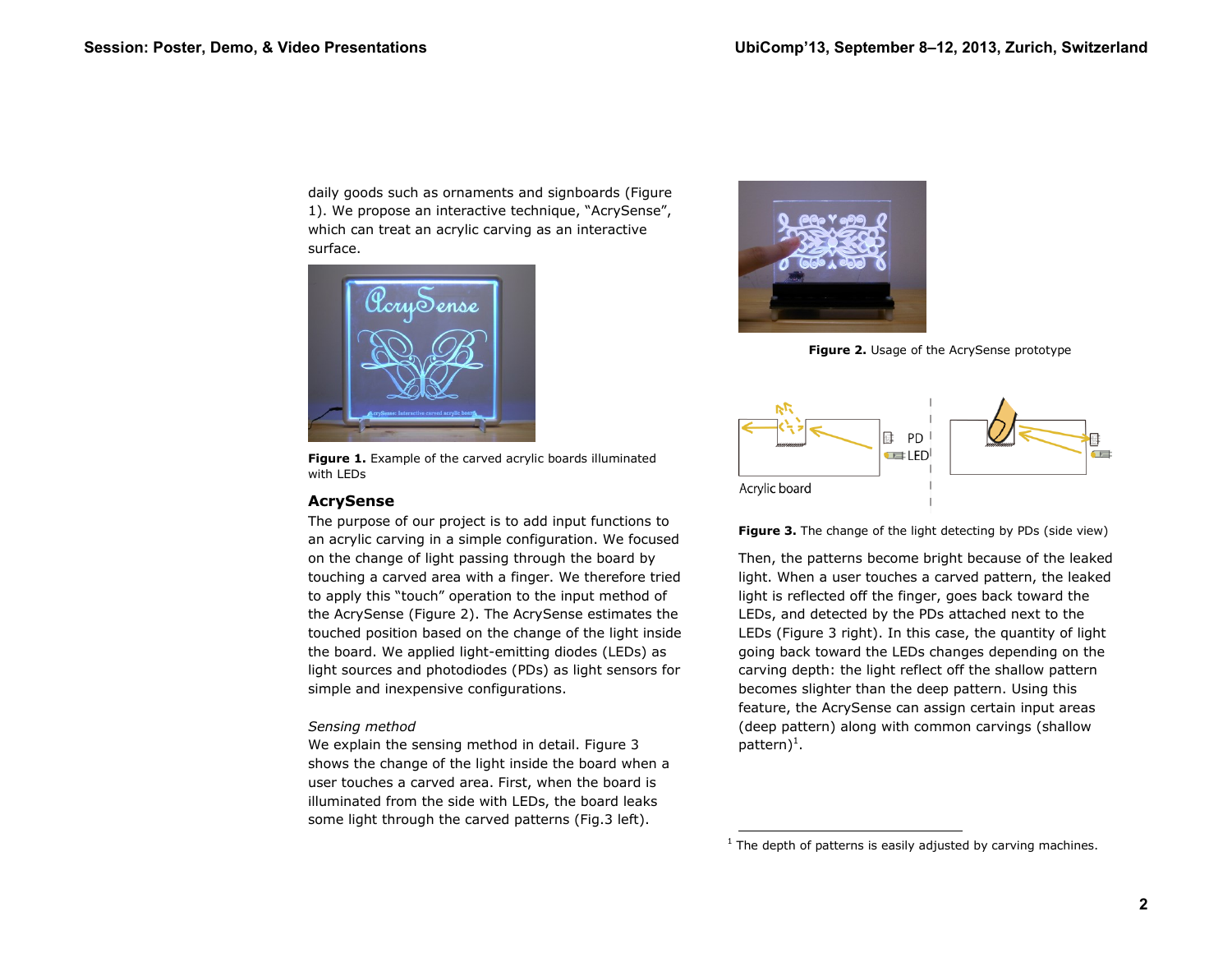

**Figure 4.** The comparison of light reflecting off deep pattern and shallow pattern. The quantity of light going back to the LEDs changes depending on the carving depth.

# **Implementation**

We developed a prototype system as shown in Figure 5. The prototype mainly consists of a main board and a carved acrylic board. The main board (70 mm x 100 mm) is attached under the acrylic board. We attached three pairs of surface mounting LEDs and PDs on the main board (Figure 5 right). These devices are controlled with a microcomputer (Arduino Pro Mini). Each PD is attached next to a LED to measure the quantity of light going back to the LED. The carved acrylic board (100mm x 100mm x 5mm) is created from a common acrylic board using a laser cutter and is easily replaced via original connector parts. **Session: Poster, Demo, & Video Presentations**<br> **Session: Poster, Demo, & Video Presentations**<br> **Example 1.1** a context of Constraint Constraint Constraint Constraint Constraint Constraint Constraint Constraint Constraint

Next, we explain the detection procedure of the AcrySense.

- 1. First, the system performs an initialization process: the system turns on all LEDs and detects reflected light using each PD sequentially to calculate touch threshold of each  $PD^2$ .
- 2. The system repeats the above detection cycle continuously. When a user touches an input area

(deep pattern), the reflected light detected by a PD becomes stronger.

3. When some input values exceed the thresholds, the system then estimates the touched area based on the differences of input values and thresholds.



**Figure 5.** The AcrySense prototype

# **Examples and applications**

ł

Figure 6 shows the examples of the acrylic carvings. The left picture shows flower patterns: the center of each flower was deeply carved and works as a touch sensor. The right picture shows geometric patterns: a horizontal line was deeply carved and works as a linear touch sensor. Since the input pattern is quite thin in the latter case, users need to use something like a brush or toothpick.

We have developed two simple applications: a standalone illumination and a remote controller. The former system works as an interactive illumination: a user can change brightness, blink patterns or colors<sup>3</sup> by touching certain areas of the acrylic carving. The latter

 $\overline{a}$  Users should not to touch anywhere on the board in the initialization process.

<sup>3</sup> Although the current prototype does not support to change colors, this function can be developed just by replacing white LEDs with full-color LEDs.